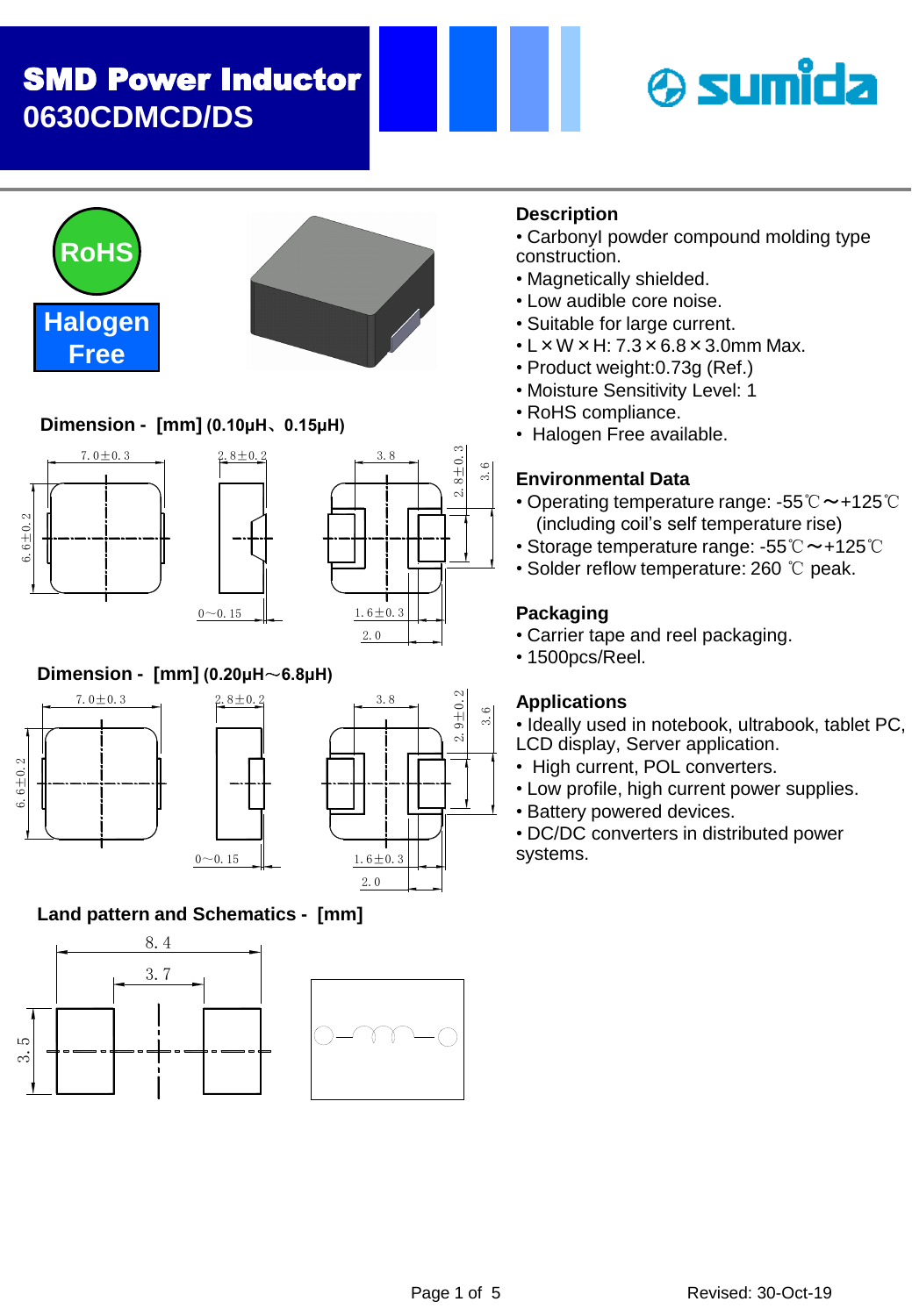

#### **Electrical Characteristics**

| No. | 品名                | 表示              | インダクタンス<br>$(\mu H)$<br>[以内]<br>$\times 1$ | D. C. R<br>$(m \Omega)$<br>at $25^{\circ}$ C<br>Max. (Typ.) | 直流重畳電流<br>(A)<br>$(at 25^{\circ}C)$<br>Max. (Typ.)<br>$\divideontimes$ 2 | 温度上昇電流<br>(A)<br>Typ.<br>$\times 3$ |
|-----|-------------------|-----------------|--------------------------------------------|-------------------------------------------------------------|--------------------------------------------------------------------------|-------------------------------------|
| 01  | 0630CDMCDDS-R10MC | <b>R10</b>      | 0.10 $\pm$ 20%                             | 1, 7(1, 5)                                                  | 52.5(61.8)                                                               | 32.5                                |
| 02  | 0630CDMCDDS-R15MC | R15             | 0.15 $\pm$ 20%                             | 1.1(0.9)                                                    | 47.6(56.0)                                                               | 37.0                                |
| 03  | 0630CDMCDDS-R20MC | R20             | $0.20 \pm 20\%$                            | 3.0(2.4)                                                    | 41.0(51.0)                                                               | 24.0                                |
| 04  | 0630CDMCDDS-R22MC | R22             | $0.22 \pm 20\%$                            | 3.2(2.5)                                                    | 40.0(47.5)                                                               | 23.0                                |
| 05  | 0630CDMCDDS-R33MC | <b>R33</b>      | 0.33 $\pm 20%$                             | 3.9(3.5)                                                    | 30.0(35.5)                                                               | 20.0                                |
| 06  | 0630CDMCDDS-R47MC | <b>R47</b>      | $0.47 \pm 20\%$                            | 4.2(4.0)                                                    | 24.6(29.0)                                                               | 19.5                                |
| 07  | 0630CDMCDDS-R56MC | <b>R56</b>      | $0.56 \pm 20\%$                            | 5.0(4.7)                                                    | 23.8(28.0)                                                               | 18.8                                |
| 08  | 0630CDMCDDS-R68MC | <b>R68</b>      | $0.68 \pm 20\%$                            | 5.5(5.0)                                                    | 21.8(25.6)                                                               | 18.0                                |
| 09  | 0630CDMCDDS-R75MC | R75             | 0.75 $\pm$ 20%                             | 6.2(5.4)                                                    | 21.0(25.0)                                                               | 17.5                                |
| 10  | 0630CDMCDDS-R82MC | <b>R82</b>      | $0.82 \pm 20\%$                            | 8.0(6.7)                                                    | 20.8(24.5)                                                               | 16.0                                |
| 11  | 0630CDMCDDS-1ROMC | 1R <sub>0</sub> | $1.0 \pm 20\%$                             | 10.0(9.0)                                                   | 18.7(22.0)                                                               | 13.0                                |
| 12  | 0630CDMCDDS-1R2MC | 1R2             | $1.2 \pm 20\%$                             | 12.0(10.0)                                                  | 17.8(20.9)                                                               | 12.5                                |
| 13  | 0630CDMCDDS-1R5MC | 1R5             | $1.5 \pm 20\%$                             | 15.0(14.0)                                                  | 17.4(20.5)                                                               | 10.2                                |
| 14  | 0630CDMCDDS-2ROMC | 2R <sub>0</sub> | 2.0 $\pm$ 20%                              | 18.0(16.0)                                                  | 14.8(17.5)                                                               | 9.5                                 |
| 15  | 0630CDMCDDS-2R2MC | 2R2             | $2.2 \pm 20\%$                             | 20.0(18.0)                                                  | 14.4(17.0)                                                               | 9.2                                 |
| 16  | 0630CDMCDDS-2R5MC | 2R5             | $2.5 \pm 20\%$                             | 22.0(20.0)                                                  | 12.0(14.0)                                                               | 7.8                                 |
| 17  | 0630CDMCDDS-3R3MC | 3R3             | $3.3 \pm 20\%$                             | 30.0(28.0)                                                  | 11.5(13.5)                                                               | 6.3                                 |
| 18  | 0630CDMCDDS-4R7MC | 4R7             | 4.7 $\pm$ 20%                              | 40.0(37.0)                                                  | 10.5(12.3)                                                               | 5.5                                 |
| 19  | 0630CDMCDDS-6R8MC | 6R8             | 6.8 $\pm 20%$                              | 60.0(54.0)                                                  | 7.2(8.5)                                                                 | 4.8                                 |
| 20  | 0630CDMCDDS-100MC | 100             | $10 \pm 20%$                               | 62.0(55.0)                                                  | 4.6(5.4)                                                                 | 4.5                                 |

※1 Measuring frequency Inductance at 100kHz ,1.0V

※2 Saturation current: The value of DC current when the inductance is over 80% of its initial value.

※3 Temperature rise current: The actual value of DC current when temperature of coil rise is

△T=40℃(Ta=25℃) Board conditions: FR4, Copper=70μm,four-layer PWB, t=1.6mm.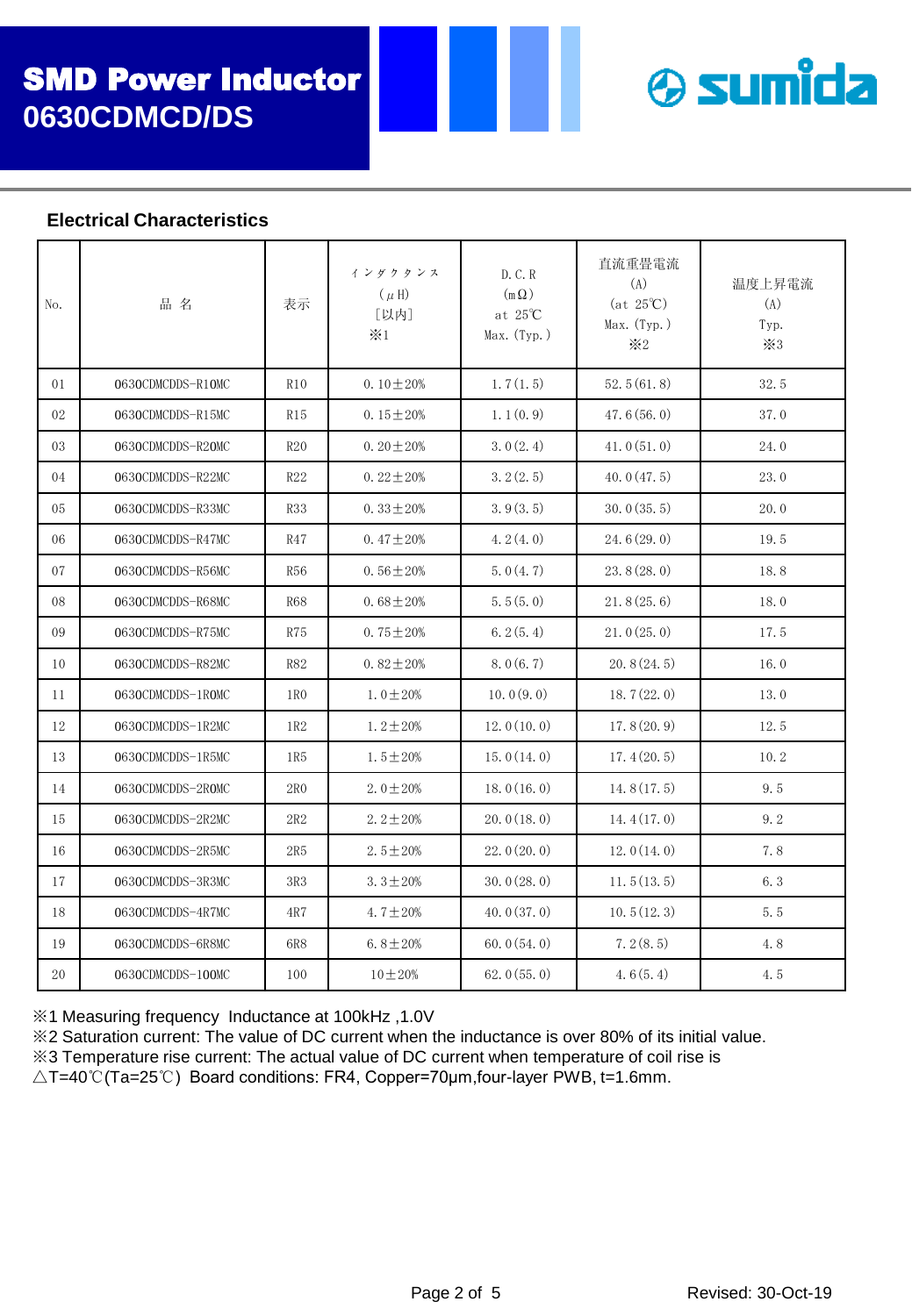# SMD Power Inductor **0630CDMCD/DS**

# **& sumida**

**Saturation Current & Temperature Rise Graph**





60 50

40 30

20

10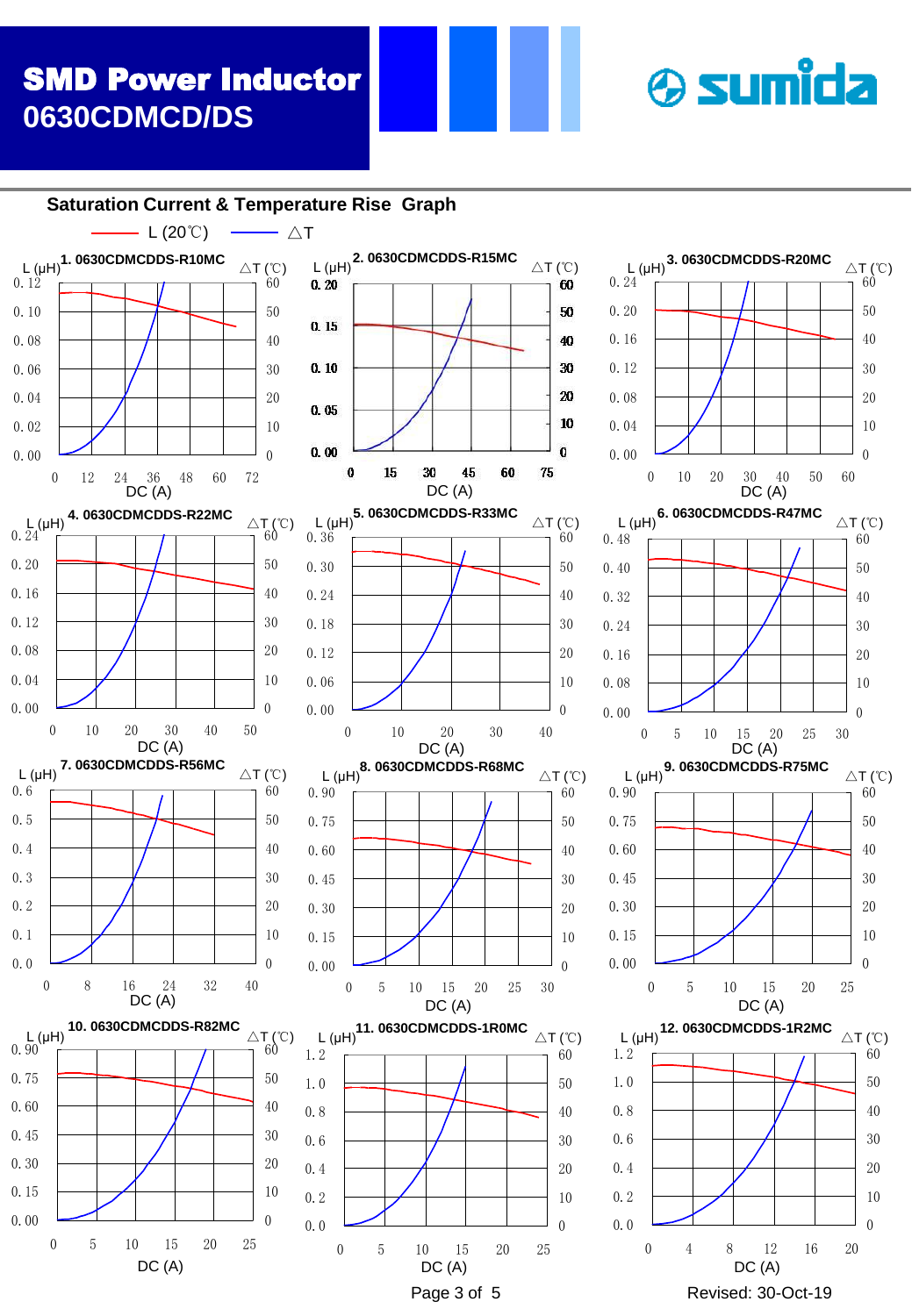# SMD Power Inductor **0630CDMCD/DS**

# **& sumida**

**L** (µH)<sup>15. 0630CDMCDDS-2R2MC <sub>△T (℃)</sub></sup>

0 4 8 12 16

DC (A)

0 4 8  $12$  16 20<br>DC (A)

**L** (µH)<sup>18. 0630CDMCDDS-4R7MC <sub>△T (℃)</sub></sup>

0.0 0.4 0.8 1.2 1.6 2.0 2.4

**Saturation Current & Temperature Rise Graph**